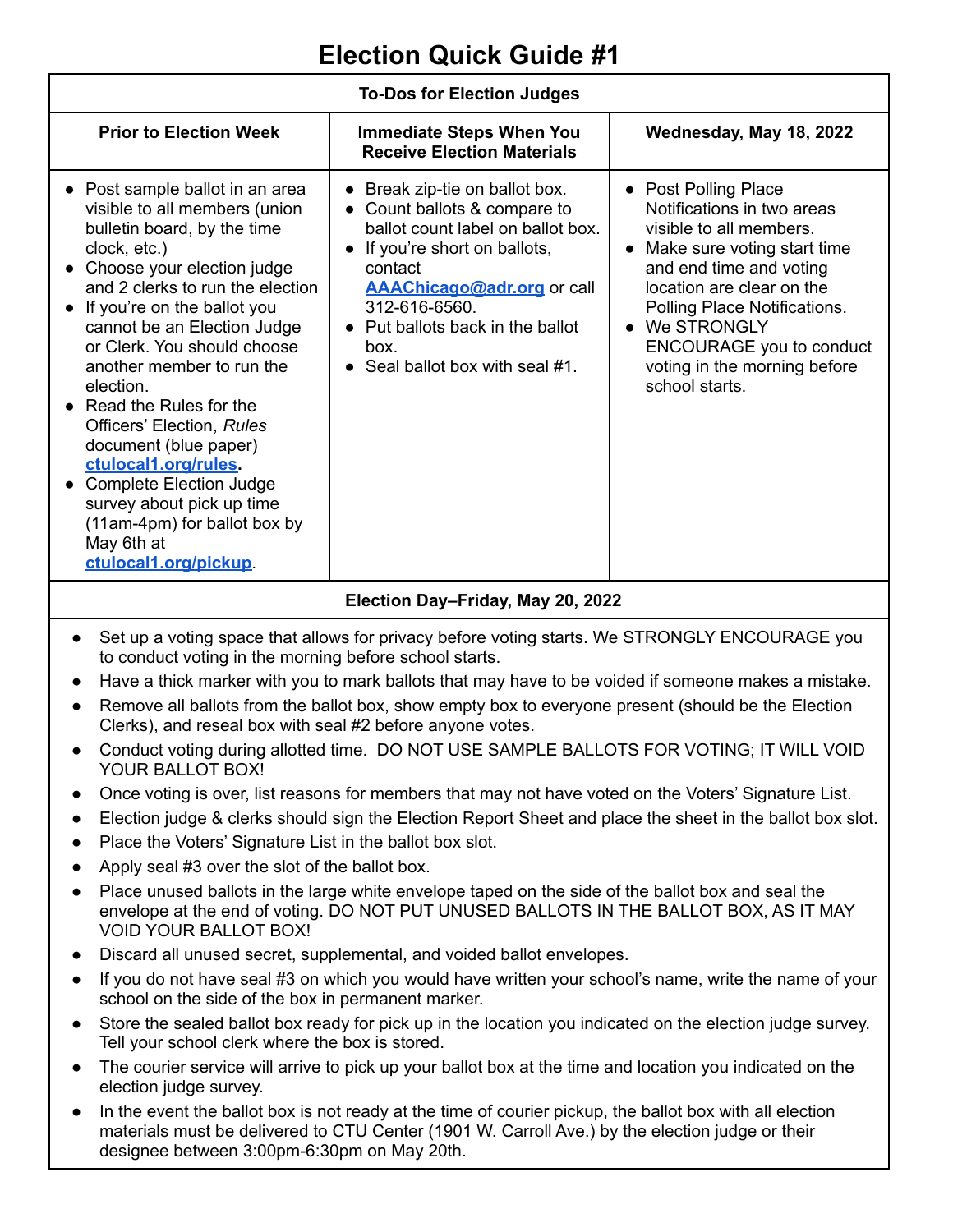| Quick Tips for Election Judges for Different Types of Voters                                                                                                                                                                                                                                                                                                                                                                                                                                                                                                                                                                                                                                                                                       |                                                                                                                                                                                                                                                                                                                                                                                                                        |  |  |
|----------------------------------------------------------------------------------------------------------------------------------------------------------------------------------------------------------------------------------------------------------------------------------------------------------------------------------------------------------------------------------------------------------------------------------------------------------------------------------------------------------------------------------------------------------------------------------------------------------------------------------------------------------------------------------------------------------------------------------------------------|------------------------------------------------------------------------------------------------------------------------------------------------------------------------------------------------------------------------------------------------------------------------------------------------------------------------------------------------------------------------------------------------------------------------|--|--|
| Election judges should                                                                                                                                                                                                                                                                                                                                                                                                                                                                                                                                                                                                                                                                                                                             |                                                                                                                                                                                                                                                                                                                                                                                                                        |  |  |
| Regular Voter (on Voters' Signature List)<br>For detailed instructions go to Section XIV.A.1-3.<br>(pp 13-14) of the Rules document (blue paper).                                                                                                                                                                                                                                                                                                                                                                                                                                                                                                                                                                                                  | <b>Citywide Voter w/ Mail Ballot</b><br>(Citywide voters are not assigned one workplace, they are sent a mail ballot<br>and can either mail it from home or bring it to a polling place to vote.)<br>For detailed instructions go to Section XIV.C.1 (p 15) of<br>the Rules document (blue paper).                                                                                                                     |  |  |
| Ask the member to sign by their name on the<br>Voters' Signature List.<br>Give members instructions on how to vote.<br>Hand member the ballot. The ballot letter they<br>receive is based on their job title.<br>Voters vote in designated voting location, then<br>place the ballot in the ballot box themselves.                                                                                                                                                                                                                                                                                                                                                                                                                                 | • The mail ballot will be contained in the return<br>envelope with the voter's name and address on the<br>outside. Check voter's name.<br>• Print voter's name on the supplemental section of<br>the voters' signature list.<br>• Voter must sign next to their printed name on the<br>supplemental section of the voters signature sheet.<br>• Voter places mail ballot envelope in ballot box.                       |  |  |
| <b>Supplemental Voter</b><br>(An eligible member who is not on the voters signature list. They may be a citywide voter who doesn't have their mail ballot.)<br>For detailed instructions go to Section XIV.B.1-2 (pp 14-15) of the Rules document (blue paper)                                                                                                                                                                                                                                                                                                                                                                                                                                                                                     |                                                                                                                                                                                                                                                                                                                                                                                                                        |  |  |
| Check member's eligibility to vote. This can be done in several ways. Members can present their CTU<br>$\bullet$<br>membership card showing they joined CTU by April 1, 2022 or a salary printout from no earlier than<br>1/22 showing dues deduction. OR an Election Judge can email membership@ctulocal1.org to request<br>credentials as needed.<br>Once eligibility to vote has been verified, the election judge should:<br>$\bullet$<br>1. Print the voter's name on the 1st column of the supplemental section of the Voters' Signature List<br>and have the person sign next to their name.<br>2. Write VOTED on the voter's membership card.<br>Give the voter their ballot (they receive a regular ballot, based on voting group).<br>3. |                                                                                                                                                                                                                                                                                                                                                                                                                        |  |  |
| The member should then:<br>1. Vote.<br>2. Fold their ballot, put it in the secret ballot envelope and seal it.<br>3. Put their secret ballot envelope in the supplemental envelope<br>4. Write their name, job title, last four digits of social security number, name of school and phone<br>number on the outside of the envelope<br>5. Return the envelope to the election judge                                                                                                                                                                                                                                                                                                                                                                |                                                                                                                                                                                                                                                                                                                                                                                                                        |  |  |
| The election judge should then check their envelope and put it in the ballot box.                                                                                                                                                                                                                                                                                                                                                                                                                                                                                                                                                                                                                                                                  |                                                                                                                                                                                                                                                                                                                                                                                                                        |  |  |
| <b>IMPORTANT NOTES</b>                                                                                                                                                                                                                                                                                                                                                                                                                                                                                                                                                                                                                                                                                                                             |                                                                                                                                                                                                                                                                                                                                                                                                                        |  |  |
| a vote as a supplemental voter<br>supplemental voter.<br>$\bullet$<br>then place the voided envelope in the ballot box.                                                                                                                                                                                                                                                                                                                                                                                                                                                                                                                                                                                                                            | If VOID is next to a name on the Voters Signature List and they believe this is a mistake, they can cast<br>If a member on leave comes in to vote and they haven't voted by mail, have them vote as a<br>If someone makes a mistake on their ballot, they should return the ballot to you to get a new one.<br>Mark the spoiled ballot VOID in large, clear, bold letters and put it in the voided ballot envelope and |  |  |